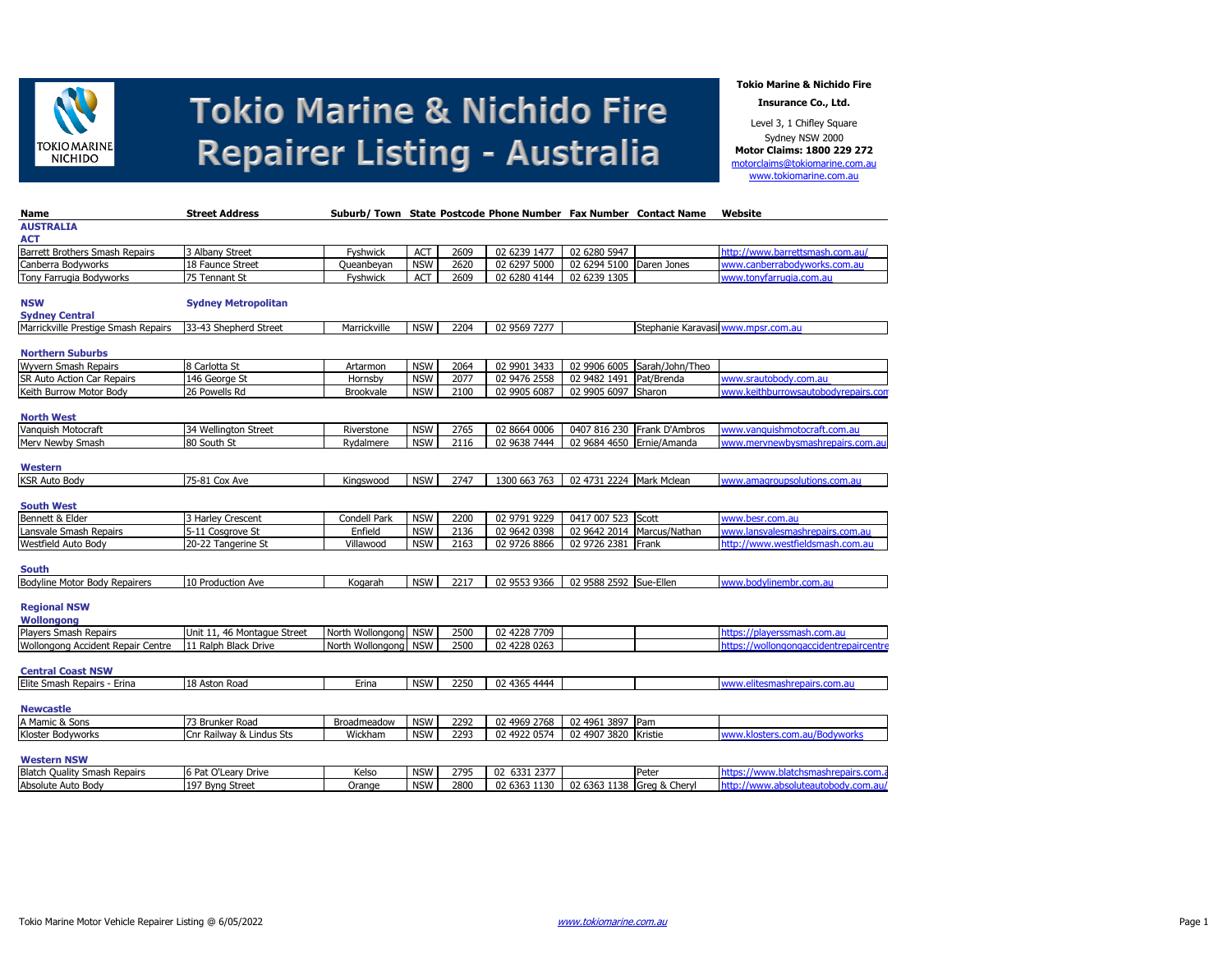

**Tokio Marine & Nichido Fire**

**Insurance Co., Ltd.**

Level 3, 1 Chifley Square Sydney NSW 2000 **Motor Claims: 1800 229 272** [motorclaims@tokiomarine.com.au](mailto:motorclaims@tokiomarine.com.au) [www.tokiomarine.com.au](http://www.tokiomarine.com.au/)

| Name                             | <b>Street Address</b>     |              |            |      | Suburb/Town State Postcode Phone Number Fax Number Contact Name |                           |              | Website                           |
|----------------------------------|---------------------------|--------------|------------|------|-----------------------------------------------------------------|---------------------------|--------------|-----------------------------------|
| <b>Mid West NSW</b>              |                           |              |            |      |                                                                 |                           |              |                                   |
| Mid City Smash Repairs           | 20 Bourke Street          | Dubbo        | <b>NSW</b> | 2830 | 02 6884 1363                                                    |                           | John         |                                   |
| <b>South West NSW</b>            |                           |              |            |      |                                                                 |                           |              |                                   |
| Graeme Hull Smash                | 3-5 Norton St             | Wagga Wagga  | <b>NSW</b> | 2650 | 02 6921 3594                                                    | 02 6921 8682 Brett Hull   |              |                                   |
| <b>BF Panels</b>                 | 3 Bennu Cct               | Albury       | <b>NSW</b> | 2640 | 02 6049 3000                                                    | 02 6049 3030 Scott French |              | www.bfpanels.com.au               |
| Cooma Crash Repairs              | 36-38 Commissioner Street | Cooma        | <b>NSW</b> | 2630 | 02 6452 1671                                                    | 02 6452 5671              |              | http://www.coomacrash.com.au/Home |
| <b>Yass Valley Smash Repairs</b> | 1439 Yass Valley Way      | Yass         | <b>NSW</b> | 2582 | 02 6226 1766                                                    |                           | David/Brian  | www.yassvalleysmashrepairs.com.au |
| Kidman Way Auto Body Repairs     | 52 Collins Street         | Hillston     | <b>NSW</b> | 2675 | 02 6967 2777                                                    | 02 6967 1023 Nigel        |              | www.kidmanwayauto.com.au          |
|                                  |                           |              |            |      |                                                                 |                           |              |                                   |
| <b>South Coast NSW</b>           |                           |              |            |      |                                                                 |                           |              |                                   |
| South Coast Smash Repairs        | 4 Kvlie Crescent          | Batemans Bay | <b>NSW</b> | 2536 | 02 4472 9111                                                    |                           | Daniel Keats | www.southcoastsmash.com.au        |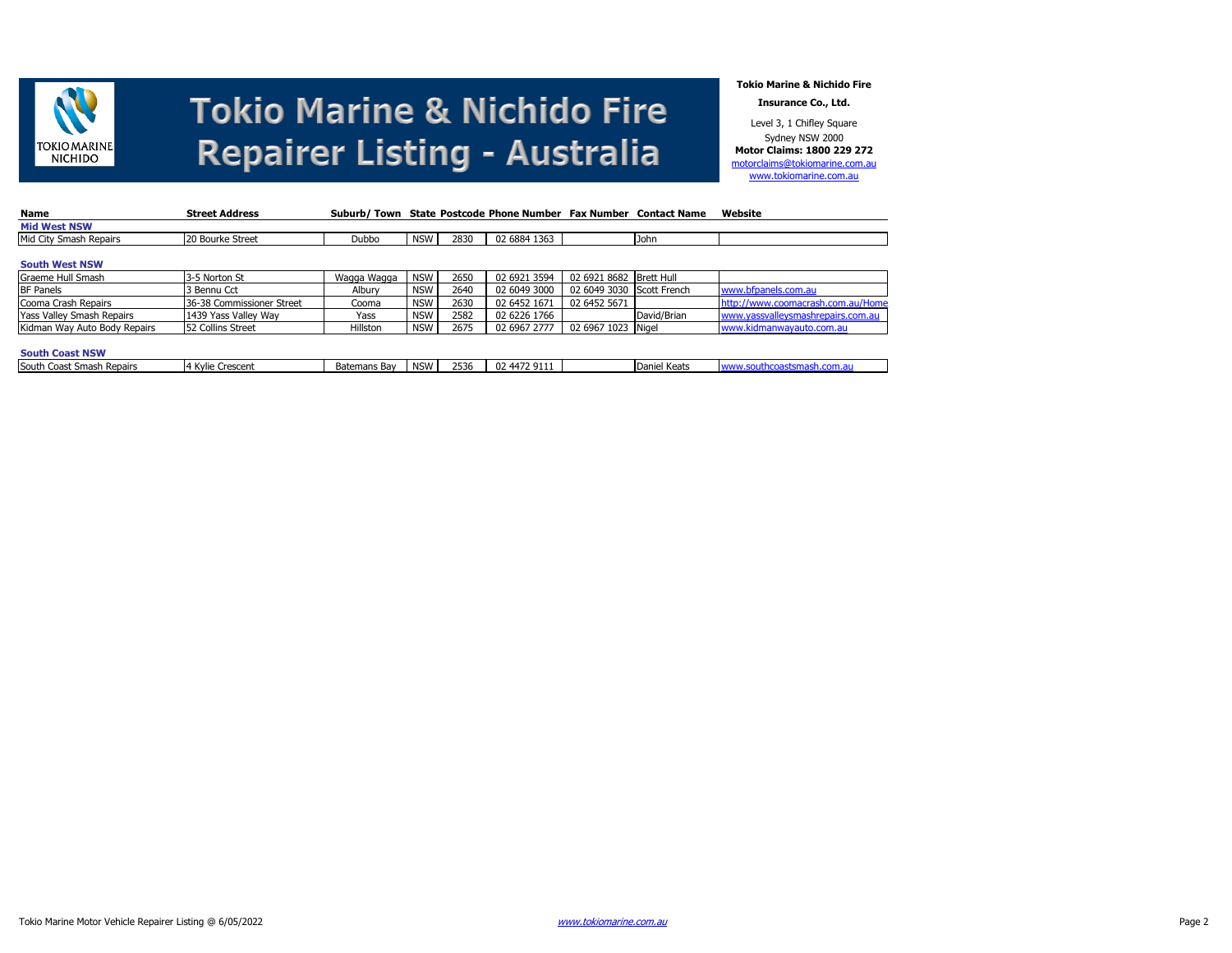

**Tokio Marine & Nichido Fire**

**Insurance Co., Ltd.**

Level 3, 1 Chifley Square Sydney NSW 2000 **Motor Claims: 1800 229 272** [motorclaims@tokiomarine.com.au](mailto:motorclaims@tokiomarine.com.au) [www.tokiomarine.com.au](http://www.tokiomarine.com.au/)

| Name                                    | <b>Street Address</b>     |                       |            |      | Suburb/Town State Postcode Phone Number Fax Number Contact Name |                           |                               | Website                              |
|-----------------------------------------|---------------------------|-----------------------|------------|------|-----------------------------------------------------------------|---------------------------|-------------------------------|--------------------------------------|
| QLD                                     |                           |                       |            |      |                                                                 |                           |                               |                                      |
| <b>Brisbane Metro</b>                   |                           |                       |            |      |                                                                 |                           |                               |                                      |
| Brady's Body Works                      | 528 Boundary Rd           | <b>Coopers Plains</b> | <b>QLD</b> | 4108 | 07 3275 1222                                                    | 07 3274 2102 Mark         |                               | http://www.bradysbodyworks.com.au/   |
| <b>Drive Accident Solutions</b>         | 192 Lavarack Avenue       | Eagle Farm            | <b>OLD</b> | 4008 | 07 3369 3994                                                    | 07 3396 8430 Chris/Tarnia |                               | www.driveaccidentsolutions.com.au    |
| <b>Toombul Road Paint &amp; Panel</b>   | 37 Toombul Road           | Northgate             | <b>QLD</b> | 4013 | 07 3260 5416                                                    | 07 3256 8129 Mark         |                               | www.toombulroadpaintandpanel.com.    |
| Mansfield Smash Repairs                 | Unit 2E/58 Wrecker Road   | Mansfield             | <b>QLD</b> | 4122 | 07 3347 3733                                                    |                           |                               |                                      |
| <b>Gold Coast</b>                       |                           |                       |            |      |                                                                 |                           |                               |                                      |
| <b>Bruce Lynton Bodyshop</b>            | 9 Pirelli Street          | Southport             | <b>OLD</b> | 4215 | 07 5591 6404                                                    |                           |                               |                                      |
| Maxbutt's Auto Bodyworks                | 18 Green Glen Road        | Ashmore               | OLD        | 4214 | 07 5597 0444                                                    | 07 5597 0224 Max          |                               | http://www.maxbutts.com.au/index.hti |
|                                         |                           |                       |            |      |                                                                 |                           |                               |                                      |
| <b>Sunshine Coast</b>                   |                           |                       |            |      |                                                                 |                           |                               |                                      |
| Cooloola Panel & Paint                  | 35 Monkland Street        | Gympie                | OLD        | 4570 | 07 5482 5111                                                    |                           |                               |                                      |
| <b>Stakd Automotive</b>                 | Cnr George St & Grigor St | Caloundra             | <b>QLD</b> | 4551 | 07 5491 5862                                                    | 07 5491 9572              |                               | https://www.stakdautomotive.com.au/  |
| Omega Auto Body Repairs Noosa           | 11 Commerce Court         | Noosaville            | <b>QLD</b> | 4566 | 07 5442 4211                                                    | 07 5473 0317 Darren       |                               | http://www.omegaautobodyrepairs.con  |
|                                         |                           |                       |            |      |                                                                 |                           |                               |                                      |
| <b>Toowoomba</b>                        |                           |                       |            |      |                                                                 |                           |                               |                                      |
| Sowerby's Crash Repairs                 | 28 Wylie Street           | Toowoomba             | <b>QLD</b> | 4350 | 07 4632 5666                                                    |                           | Sue                           | www.sowerby.com.au                   |
| <b>Regional QLD</b><br><b>North QLD</b> |                           |                       |            |      |                                                                 |                           |                               |                                      |
| Beau Murphy's Panel & Paint             | 1/16 Dooley Street        | Park Avenue           | <b>QLD</b> | 4701 | 0405 429 065                                                    |                           | Beau                          | https://www.beaumurphyspanelandpai   |
| Humphrey's Auto Refinishers             | 16 Dooley St              | Park Avenue           | OLD        | 4701 | 07 4927 2199                                                    |                           |                               | https://www.humphrevsauto.com/       |
|                                         |                           |                       |            |      |                                                                 |                           |                               |                                      |
| <b>Far North QLD</b>                    |                           |                       |            |      |                                                                 |                           |                               |                                      |
| <b>Hylands Panel Works</b>              | 8 Endeavour St            | Mackav                | OLD        | 4740 | 07 4957 8610                                                    | 07 4957 4144 Tanya        |                               |                                      |
| Prestige Panels                         | 116 Dalrymple Service Rd  | Currajong             | <b>QLD</b> | 4812 | 07 4779 0866                                                    | 07 4779 2773 Phil/Leonie  |                               | www.prestigepanels.com.au            |
| Rowans Body Works                       | 12 Reardon St             | Currajong             | <b>QLD</b> | 4812 | 07 4775 2988                                                    |                           | 07 4725 3055 Sian/Kevin/Peter |                                      |
| Willmot Smash Repair                    | 160 Newell St             | Bungalow              | <b>QLD</b> | 4870 | 07 4054 3233                                                    | 07 4054 3499 Mick         |                               | www.willmotsmashrepairs.com.au       |
| <b>Inland QLD</b>                       |                           |                       |            |      |                                                                 |                           |                               |                                      |
| Hankinson Smash Repairs                 | 2-6 Star St               | Mt Isa                | <b>QLD</b> | 4825 | 07 4743 4121                                                    | 07 4743 0002 Garv         |                               |                                      |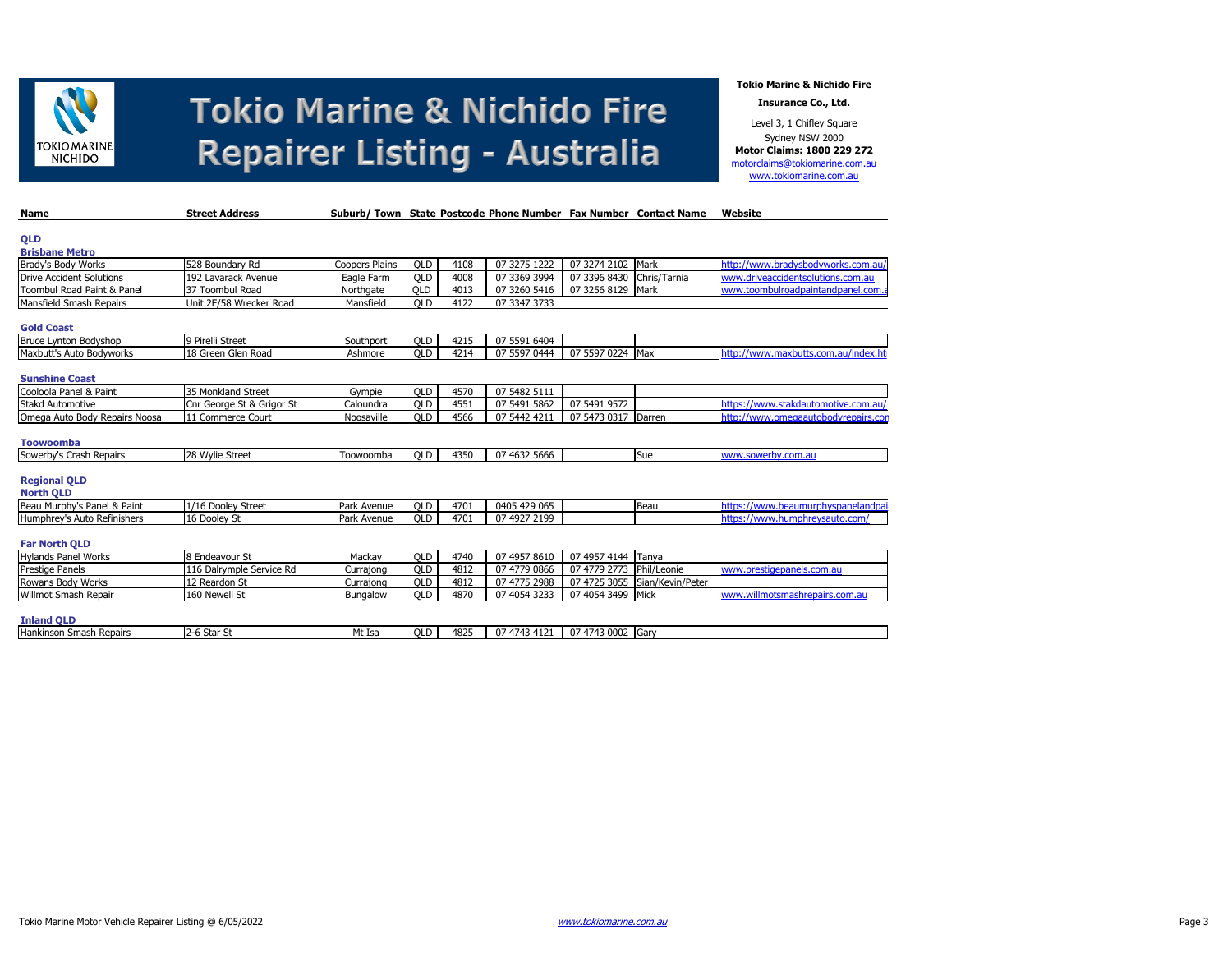

**Tokio Marine & Nichido Fire**

**Insurance Co., Ltd.**

Level 3, 1 Chifley Square Sydney NSW 2000 **Motor Claims: 1800 229 272** [motorclaims@tokiomarine.com.au](mailto:motorclaims@tokiomarine.com.au) [www.tokiomarine.com.au](http://www.tokiomarine.com.au/)

| Name                                  | <b>Street Address</b>      |                         |            |      |              |              | Suburb/ Town State Postcode Phone Number Fax Number Contact Name | Website                            |
|---------------------------------------|----------------------------|-------------------------|------------|------|--------------|--------------|------------------------------------------------------------------|------------------------------------|
| <b>VICTORIA</b>                       |                            |                         |            |      |              |              |                                                                  |                                    |
| <b>Melbourne Metro</b>                |                            |                         |            |      |              |              |                                                                  |                                    |
| AAA Body Works                        | 44 Connell Rd              | Oakleigh                | <b>VIC</b> | 3166 | 03 9569 0451 | 03 9569 0452 | Troy or Tony                                                     | www.aaabodyworks.com.au            |
| Barnet Motor Body Repairs             | 456 Macaulav Rd            | Kensington              | <b>VIC</b> | 3031 | 03 9376 1915 | 03 9376 0617 | Trevor                                                           | http://www.barnetmbr.com.au/       |
| <b>Richmond Panels</b>                | 500 Swan Street            | Richmond                | <b>VIC</b> | 3121 | 03 9428 3016 | 0488 090 528 | Adam                                                             | www.richmondpanels.com.au          |
| Kew Accident Repair Centre            | 100-102 High Street        | Kew                     | <b>VIC</b> | 3101 | 03 8577 8377 |              | Tony                                                             | www.kewaccidentrepaircentre.com.au |
| Donnellon's Body Works                | 69 Church St               | Hawthorn                | VIC        | 3122 | 03 9819 5333 | 03 9819 5694 | Chris Clarke                                                     | www.donnellons.com.au              |
| Flagstaff Autobody Repairs            | 330 Arden Street           | Kensington              | VIC        | 3031 | 03 9372 5888 | 03 9372 5844 | John Barry                                                       | http://flagstaffautobody.com.au    |
| <b>Ideal Body Repairs</b>             | 30 Bond St                 | Abbotsford              | VIC        | 3067 | 03 9427 0566 | 03 9428 5216 | Paul                                                             |                                    |
| Lustre Panel Works                    | 112 Martin St              | Brighton                | <b>VIC</b> | 3186 | 03 9596 1076 | 03 9596 7803 | <b>Brad</b>                                                      | https://www.lustrepanels.com.au/   |
| Temple Body Works                     | 8 Laser Dr                 | Rowville                | <b>VIC</b> | 3178 | 03 9764 1022 | 03 9764 0351 | Vicki                                                            | www.templebodyworks.com.au         |
| <b>Winfield Automotive Services</b>   | 276 Ingles St              | Port Melbourne          | VIC        | 3207 | 03 9646 6868 | 03 9646 9880 | Chris                                                            | www.winfieldauto.com.au            |
|                                       |                            |                         |            |      |              |              |                                                                  |                                    |
| <b>Sheen Panel Service-Melbourne</b>  |                            |                         |            |      | 1300 REPAIR  |              |                                                                  | www.sheengroup.com.au              |
| Bayswater                             | 25 Malvern Street          | Bayswater               | <b>VIC</b> | 3153 | 03 9729 9000 |              | <b>Scott Purdey</b>                                              |                                    |
| <b>Box Hill</b>                       | 43 Lexton Road             | Box Hill                | VIC        | 3128 | 09 9890 7227 |              | Adrian Reynolds                                                  |                                    |
| Brooklyn                              | 574 Grieve Parade          | Brooklyn                | <b>VIC</b> | 3012 | 09 9314 4444 |              | Mario Turk                                                       |                                    |
| <b>Bulleen</b>                        | 215 Bulleen Road           | <b>Bulleen</b>          | <b>VIC</b> | 3105 | 03 9852 1511 |              | Joe Pasquale                                                     |                                    |
| Cheltenham                            | 379 Warrigal Road          | CHELTENHAM              | <b>VIC</b> | 3192 | 8393 1400    |              | Daniel Bowes                                                     |                                    |
| Coburg                                | 2 McDonald Street          | Coburg                  | VIC        | 3058 | 03 93502331  |              | <b>Ben Stewart</b>                                               |                                    |
| Croydon                               | 30 Coolstore Road          | Croydon                 | VIC        | 3136 | 03 9725 8325 |              | Samantha Schubert                                                |                                    |
| Dandenong                             | 63 Bennet Street           | Dandenong               | <b>VIC</b> | 3175 | 03 9791 4455 |              | Allison Tiller                                                   |                                    |
| Eltham - Lyons Body Works             | 47 Susan Street            | Eltham                  | VIC        | 3095 | 03 9439 1088 |              | Jo Shaw                                                          |                                    |
| Ferntree Gully                        | 892 Burwood Road           | Ferntree Gully          | <b>VIC</b> | 3156 | 03 9758 9877 |              | Zane Lee                                                         |                                    |
| Frankston                             | 104 Dandenong Road West    | Frankston               | VIC        | 3199 | 03 9783 3250 |              | Jacqui Gent                                                      |                                    |
| Glen Waverley                         | 20 Aristoc Road            | Glen Waverley           | <b>VIC</b> | 3150 | 03 9560 5222 |              | Mav Chen                                                         |                                    |
| Hawthorn                              | 638 Burwood Road           | Hawthorn                | <b>VIC</b> | 3122 | 03 9882 4415 |              | <b>Grace Mundy</b>                                               |                                    |
| <b>Hoppers Crossing</b>               | 36 Industrial Avenue       | <b>Hoppers Crossing</b> | <b>VIC</b> | 3029 | 03 9931 1135 |              | Michelle Pringle                                                 |                                    |
| Kensington                            | 79 Parsons Street          | Kensington              | <b>VIC</b> | 3031 | 03 9376 0229 |              | <b>Adam Esler</b>                                                |                                    |
| Malvern                               | 1271-1275 Malvern Road     | Malvern                 | <b>VIC</b> | 3145 | 03 9822 6647 |              | Matt White                                                       |                                    |
| Mitcham                               | 27-29 Rooks Road           | Mitcham                 | VIC        | 3132 | 03 9873 5969 |              | Chris Moschitz                                                   |                                    |
| Pakenham                              | Factory1/2 Hogan Court     | Pakenham                | <b>VIC</b> | 3810 | 03 5941 5030 |              | Daniel Bowes                                                     |                                    |
| Reservoir                             | 922 High Street            | Reservoir               | <b>VIC</b> | 3073 | 03 9471 9055 |              | Joe Pasquale                                                     |                                    |
| Ringwood                              | Oban Road                  | Ringwood                | <b>VIC</b> | 3134 | 03 9870 5333 |              | Simon Ross                                                       |                                    |
| South Melbourne                       | 474 City Road              | South Melbourne         | <b>VIC</b> | 3025 | 03 9699 5299 |              | Sebastian Attard                                                 |                                    |
| Sunshine                              | 134 McIntyre Road          | Sunshine North          | <b>VIC</b> | 3020 | 03 9311 7820 |              | Sam Hyes                                                         |                                    |
| Tooronga                              | 25 Hall Street             | Hawthorn East           | <b>VIC</b> | 3123 | 03 9822 4801 |              | Tony Harvie                                                      |                                    |
| Tullamarine                           | 27 Garden Drive            | Tullamarine             | <b>VIC</b> | 3043 | 03 9310 4788 |              | Tracey De Marco                                                  |                                    |
| Sheen Towing                          | Factory 1,874 Mountain Hwy | Bayswater               | <b>VIC</b> | 3153 | 03 9069 2699 |              |                                                                  |                                    |
| <b>Sheen Panel Service - Regional</b> |                            |                         |            |      |              |              |                                                                  |                                    |
| Drysdale                              | 10 Murradoc Road           | Drysdale                | <b>VIC</b> | 3222 | 03 5242 4998 |              | David Farrugia                                                   | admin.drysdale@sheengroup.com.au   |
| Hastings                              | 2043 Frankston-Flinders Rd | Hastings                | <b>VIC</b> | 3915 | 03 5979 7441 |              | Chris Moschitz                                                   | Admin.hastings@sheengroup.com.au   |
| Ocean Grove                           | 20-24 Marine Parade        | Ocean Grove             | <b>VIC</b> | 3226 | 03 5256 3183 |              | Maree Barrett                                                    | Admin.oceangrove@sheengroup.com.a  |

### **Regional VIC**

| <b>BTB Accident Repairs</b> | 1 Wood St                | Bendigo  | 1/10<br>ື   | 3550 | 03 5443 1000 | 03 5441 1344       |  |
|-----------------------------|--------------------------|----------|-------------|------|--------------|--------------------|--|
| O'Neills Motor Body Works   | 143 Cornelia Creek Road  | Echuca   | 1/17<br>ື   | 3564 | 03 5482 1575 | 03 5482 5188 Glenn |  |
| Northway Smash Repairs      | Lot 2, Old Creswick Road | Ballaray | 1/17<br>ے ی | 3350 | 03 5339 4887 | 03 5339 6477 Peter |  |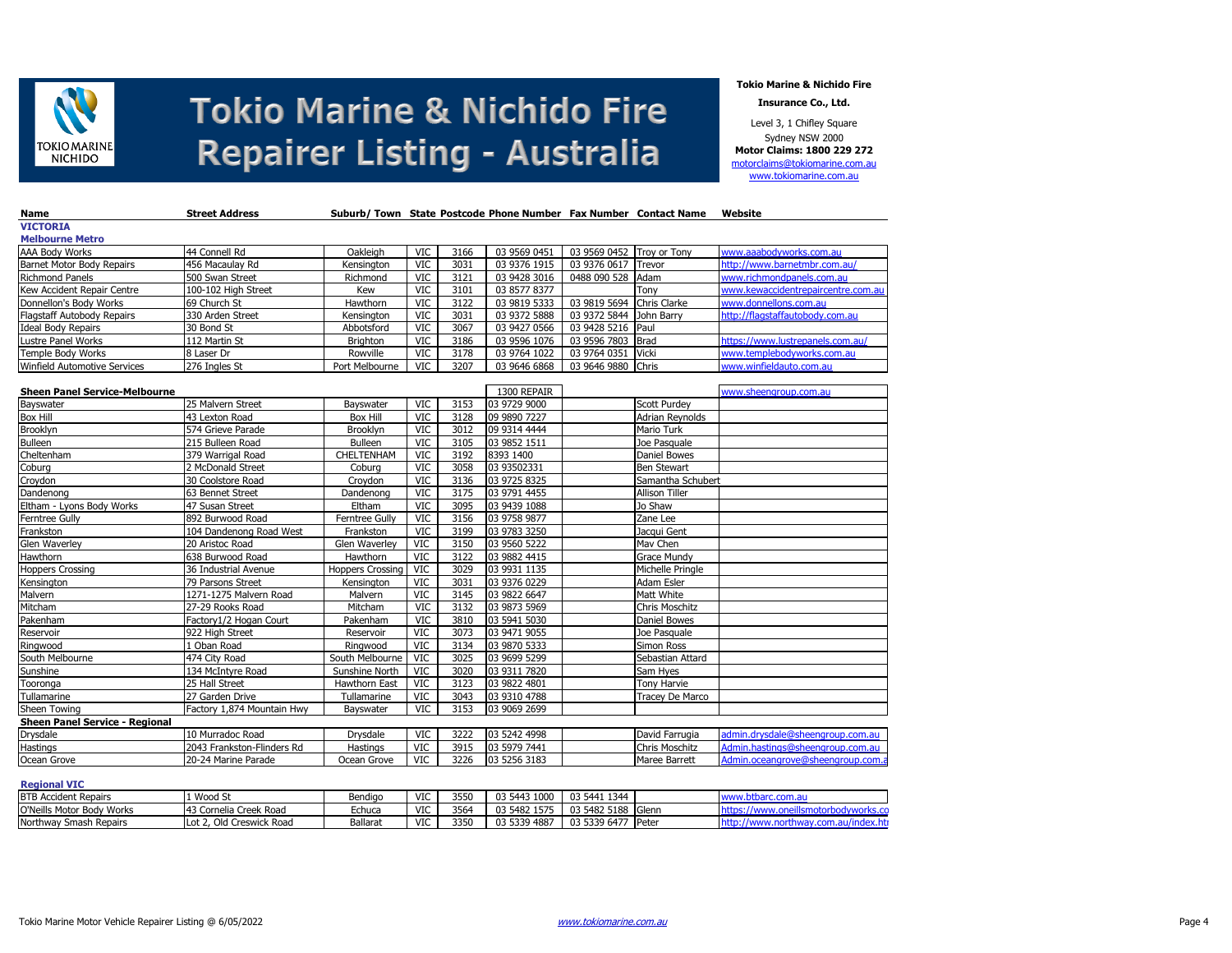

**Tokio Marine & Nichido Fire**

**Insurance Co., Ltd.**

Level 3, 1 Chifley Square Sydney NSW 2000 **Motor Claims: 1800 229 272** [motorclaims@tokiomarine.com.au](mailto:motorclaims@tokiomarine.com.au) [www.tokiomarine.com.au](http://www.tokiomarine.com.au/)

| <b>Name</b>             | <b>Street Address</b> | Suburb/Town State Postcode Phone Number Fax Number Contact Name |            |      |              |                         | Website                          |
|-------------------------|-----------------------|-----------------------------------------------------------------|------------|------|--------------|-------------------------|----------------------------------|
|                         |                       |                                                                 |            |      |              |                         |                                  |
|                         |                       |                                                                 |            |      |              |                         |                                  |
| <b>TASMANIA</b>         |                       |                                                                 |            |      |              |                         |                                  |
| <b>Launceston</b>       |                       |                                                                 |            |      |              |                         |                                  |
| Gary Presnell Bodyworks | 11 Gleadow Street     | Invermay                                                        | <b>TAS</b> | 7248 | 03 6331 2727 | 03 6331 1238 Garv       | http://www.presnellbodyworks.com |
|                         |                       |                                                                 |            |      |              |                         |                                  |
| <b>Hobart</b>           |                       |                                                                 |            |      |              |                         |                                  |
| <b>Brad's Bodyworks</b> | l 1a Lampton Ave      | Derwent Park                                                    | TAS        | 7009 | 03 6272 0198 | 03 6272 5799 Brad Scott | http://www.bradsbodyworks.com/   |

### **NORTHERN TERRITORY**

| <b>Darwin</b>        |                          |                      |                |     |              |                    |                                  |
|----------------------|--------------------------|----------------------|----------------|-----|--------------|--------------------|----------------------------------|
| A & H Panel Works    | 7 Sadgroves Crescent     | Winnellie            | N)             | 820 | 08 8947 0170 |                    | http://www.panelworks.com.au/    |
| Al's Panel Shop      | 92 (Lot 1898) Pruen Road | Berrimah             | N <sub>1</sub> | 828 | 08 8984 3425 | 08 8984 3907       | http://www.alspanelshop.com.au/  |
|                      |                          |                      |                |     |              |                    |                                  |
| <b>Alice Springs</b> |                          |                      |                |     |              |                    |                                  |
| P & V Panel Works    | 1 Priest Street          | <b>Alice Springs</b> | N1             | 870 | 08 8952 6369 | 08 8953 0484 Steve | https://www.pypanelworks.com.au/ |

#### **SOUTH AUSTRALIA Adelaide Metro**

| AUCIGIUS MCU V                                    |                       |                      |           |      |              |              |                      |                                                          |
|---------------------------------------------------|-----------------------|----------------------|-----------|------|--------------|--------------|----------------------|----------------------------------------------------------|
| Caddle Crash Repairs                              | 24 Dunorlan Road      | Edwardstown          | <b>SA</b> | 5039 | 08 8277 2011 | 08 8277 5285 | Jenny                | r.caddlecrash.com.au<br><b>IAMA</b>                      |
| <b>Gilbert Motor Bodies</b>                       | 262b Glen Osmond Road | Fullarton            | <b>SA</b> | 5063 | 08 8231 5582 | 08 8379 0058 | <b>Tim</b>           |                                                          |
| Portside Seaton Crash Repairs                     | 125 Tapleys Hill Road | Seaton               | SA        | 5023 | 08 8345 4816 | 08 8347 3789 | <b>Frank Cardone</b> | : portsideseatoncrashrepairs.com.a<br><b><i>MARA</i></b> |
| Rhino Crash West (Tom Howard Crash 78 Marion Road |                       | <b>Brooklyn Park</b> | <b>SA</b> | 5032 | 08 8352 1988 |              | Jason Miller         | htt<br>iocrash.com.au                                    |

### **Regional SA**

| Rosenthal Crash Repairs                               | 6 Hughes Street         | Berri         | SН           |      | 08 8582 4747 |              | Ben Schwartzkopff w |  |
|-------------------------------------------------------|-------------------------|---------------|--------------|------|--------------|--------------|---------------------|--|
| Carlin & Gazzard                                      | 74 Jubilee Highway East | Mount Gambier | SA           | 5290 | 08 8723 8880 |              | Garry Buckell       |  |
| Zimmerman & Thorpe Crash Repairs 1229 McBryde Terrace |                         | Whvalla       | $\sim$<br>ЪF |      | 08 8645 8412 | 08 8644 0197 |                     |  |
| Andrew Pelham Crash Repairs                           | 36 St Andrews Tce       | Port Lincoln  | SA           |      | 08 8682 6644 | 08 8682 6644 |                     |  |

## **WESTERN AUSTRALIA**

| <b>Perth Metro</b>               |                    |              |           |      |              |                     |       |                                 |
|----------------------------------|--------------------|--------------|-----------|------|--------------|---------------------|-------|---------------------------------|
| City Panel Beaters               | 1 Kina Street      | Bayswater    | <b>WA</b> | 6053 | 08 9272 6466 | 08 9272 6057 Silvio |       | <b>Truck Repairs Specialist</b> |
| Nick & Alberto Auto Body Repairs | 17 O'Mallev Street | Osborne Park | <b>WA</b> | 6017 | 08 9446 7782 |                     | Frank | http://nickandalberto.com.au/   |
| Dalcos Panel & Paint             | 33 Adrian Street   | Welshpool    | WA        | 6106 | 08 9470 6577 | 08 9470 6588 Dale   |       | www.dalcos.com.au               |
| Frank Newman Smash               | 29 Kembla Wav      | Willetton    | WA        | 6155 | 08 9457 0382 | 08 9354 1746 KT     |       |                                 |

### **Regional WA**

| A-Z Panel & Paint              | 155 Boulder Road       | Kalgoorlie    | <b>WA</b> | 6430 | 08 9021<br>3455 | 08 9021 6582       |           |                 |
|--------------------------------|------------------------|---------------|-----------|------|-----------------|--------------------|-----------|-----------------|
| Gino's Car Craft Panel & Paint | 228 Hampton Road       | Sth Fremantle | <b>WA</b> | 6162 | 08 9432 8200    | 08 9430 5355 Aaron |           | www.ginos.com.a |
| Ian Guppy & Co Smash           | Lot 2061 Sweeney Court | Collie        | <b>WA</b> | 6225 | 08 9734 2600    | 08 9734 4419       | Ian Guppy |                 |
|                                |                        |               |           |      |                 |                    |           |                 |